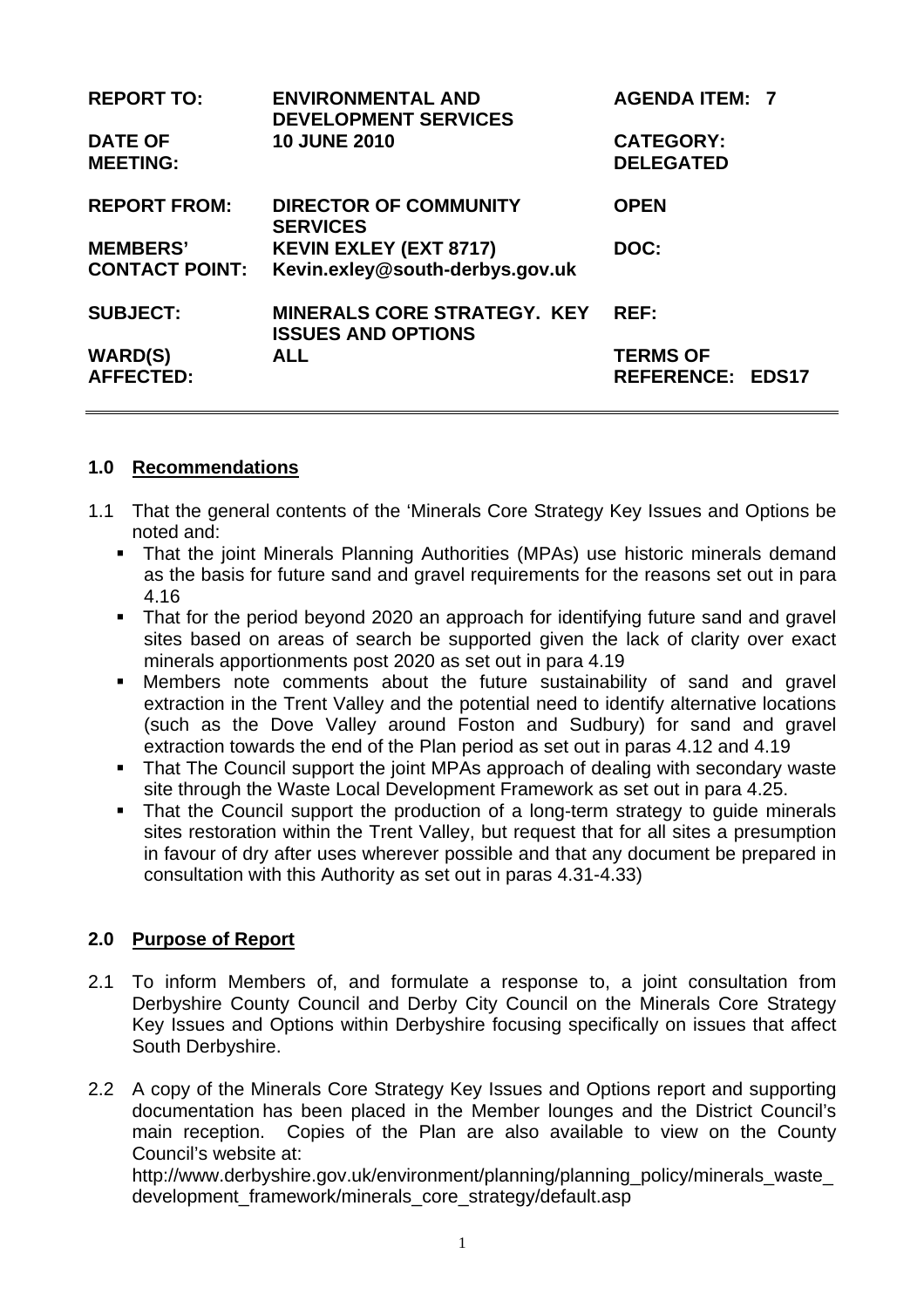### **3.0 Executive Summary**

- 3.1 Derbyshire County Council and Derby City Council are jointly preparing the Derby and Derbyshire Minerals Core Strategy. The purpose of this Plan will be to provide planning guidance related to minerals development up to 2030 within Derbyshire outside of the Peak District National Park.
- 3.2 The Plan, due to its early stage of preparation, does not include any detail on specific site allocations but instead seeks comments on 20 strategic issues which are listed in full at paragraph 4.3. This report focuses on four issues of interest to communities in South Derbyshire including determining how much sand and gravel will be needed during the period 2020 to 2030, how best to identify minerals sites in the period from 2020 onwards given the lack of certainty regarding aggregates targets; how aggregates recycling sites should be planned for and whether the joint MPA should try to restore minerals sites based on a long term restoration strategy.
- 3.3 This reports sets out five recommendations related to these issues as set out in section 1 of this report.

# **4.0 Detail**

- 4.1 Within Derbyshire (outside of the Peak National Park) it is the responsibility of Derbyshire County Council and Derby City Council to deal with planning matters related to minerals.
- 4.2 Both Authorities are jointly preparing the Derby and Derbyshire Minerals Core Strategy Development Plan Document. The purpose of this Plan will be to provide planning guidance related to minerals development up to 2030. The Plan, once adopted will include policies and site proposals to ensure that development takes places in a way, which causes the least harm to people and the environment.
- 4.3 Work on the Plan started in 2009 and as such is still at an early stage. For this reason the joint MPAs are trying to gather opinions about a number of strategic options which will be tackled in the Plan. A comprehensive list of all the issues considered in the Minerals Core Strategy Issues and Consultation are set out below.
	- **Issue 1 Calculating the Provision for Aggregate Minerals beyond 2020**
	- **Issue 2 Evaluation of Sites for Sand and Gravel**
	- **ISSUE 3** Criteria Based Policy for Industrial Limestone
	- Issue 4 Identifying Future Working Areas for Coal Extraction
	- Issue 5 Surface Mining Constraint Areas
	- Issue 6 Proper and Efficient use of Building Stone
	- Issue 7 Meeting the Need for Building Stone
	- Issue 8 Managing how we make provision for Clay
	- Issue 9 Managing how we make provision for Vein Minerals
	- **ISSUE 10** Managing how we make provision for Conventional Oil & Gas
	- Issue 11 Managing how we make provision for New Coal Exploitation **Technologies**
	- Issue 12 Reducing the Supply of Aggregates from the Peak Park
	- **Issue 13 Safeguarding Sites for Recycled Aggregates**
	- **ISSUE 14 Reworking Spoil Tips for Secondary Aggregates**
	- **In Itsue 15 Definition of Mineral Safeguarding Areas**
	- **ISSUE 16 Safeguarding Policy**
	- Issue 17 Reducing the Landbank for Aggregate Crushed Rock in Derbyshire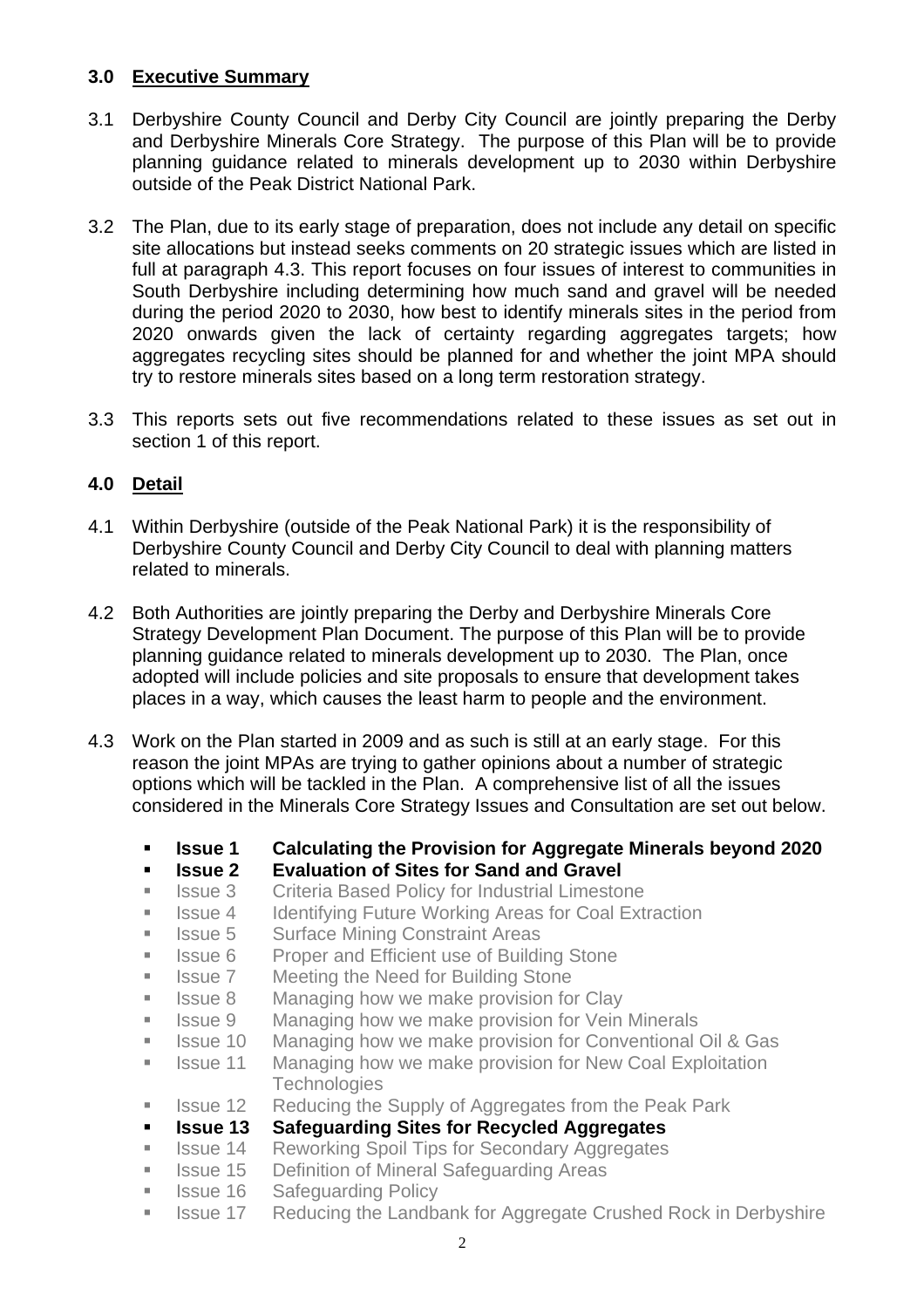- **Issue 18 Should there be a Strategic Scheme for the Restoration of Sand & Gravel Workings in the Trent Valley**
- Issue 19 Should there be a Strategic Scheme for the Restoration of Quarries along the A515 Corridor, Buxton
- Issue 20 Site Suggestions
- 4.4 Of the 20 issues identified by the joint Authorities most are of little, or no relevance to communities in South Derbyshire and have been screened out for consideration in this report. However four issues (highlighted with black text and in bold script) are considered to be of interest to communities in South Derbyshire and are outlined in turn below. Members' views are sought on the options identified in the Minerals Core Strategy document for dealing with these four issues.

### **Issue 1: Calculating the Provision for Aggregate Minerals beyond 2020**

- 4.5 Government Policy requires that the Minerals Planning Authorities (MPAs) make adequate provision for primary aggregates (crushed rock and sand and gravel) for the period of the strategy, which in this case is 2030. However minerals apportionments included in national and regional policy only set out detailed apportionments to 2020. This leaves a 10 year gap for which the joint MPAs will have to show an apportionment figure even though there in no absolute certainty about future minerals requirements over this period.
- 4.6 The joint MPAs have identified two different ways of identifying assumed aggregate apportionments over the period 2020-30. These are as follows:
	- Project forward agreed rates of provision based on the apportionment figures for the period up to 2020
	- Using average actual past rates of production

### **Issue 2: Evaluation of Sites for Sand and Gravel**

- 4.7 Current regional sand and gravel apportionments require Derbyshire to provide an average of about 1.49 million tonnes (mt) of sand and gravel each year from 2005 to 2020. This amounts to 23.84mt of sand and gravel over this period. Actual sales of sand and gravel between 2005 and 2008 totaled 4.86mt. Reserves that already have planning permission amount to 10.64mt. This comes to 15.5mt and this figure should be subtracted from the total requirement to 2020 (23.84 million tones). This means that the joint MPAs will have to identify sites to provide a further 8.3mt to ensure that Derbyshire provides its share of the regional apportionment of sand and gravel to 2020.
- 4.8 If the agreed annual apportionment is rolled forward on a straight line basis to 2030 (See Issue 1), this would amount to an additional requirement of 14.9mt for the period 2021-2030. However because figures have not been agreed for this period, there is less certainty about the exact requirement for sand and gravel over this timeframe.

### **Site Allocations**

4.9 In terms of site allocations Government policy is that strategic sites may be identified in core strategies. The joint MPAs notes that it will be a key objective of the plan to make an appropriate level of provision for sand and gravel supply as part of a national and regional managed aggregates supply system. The joint MPAs consider that because there is some clarity over aggregates provision required to 2020, it may be preferable to identify specific sites to that date, but from 2020 onwards, when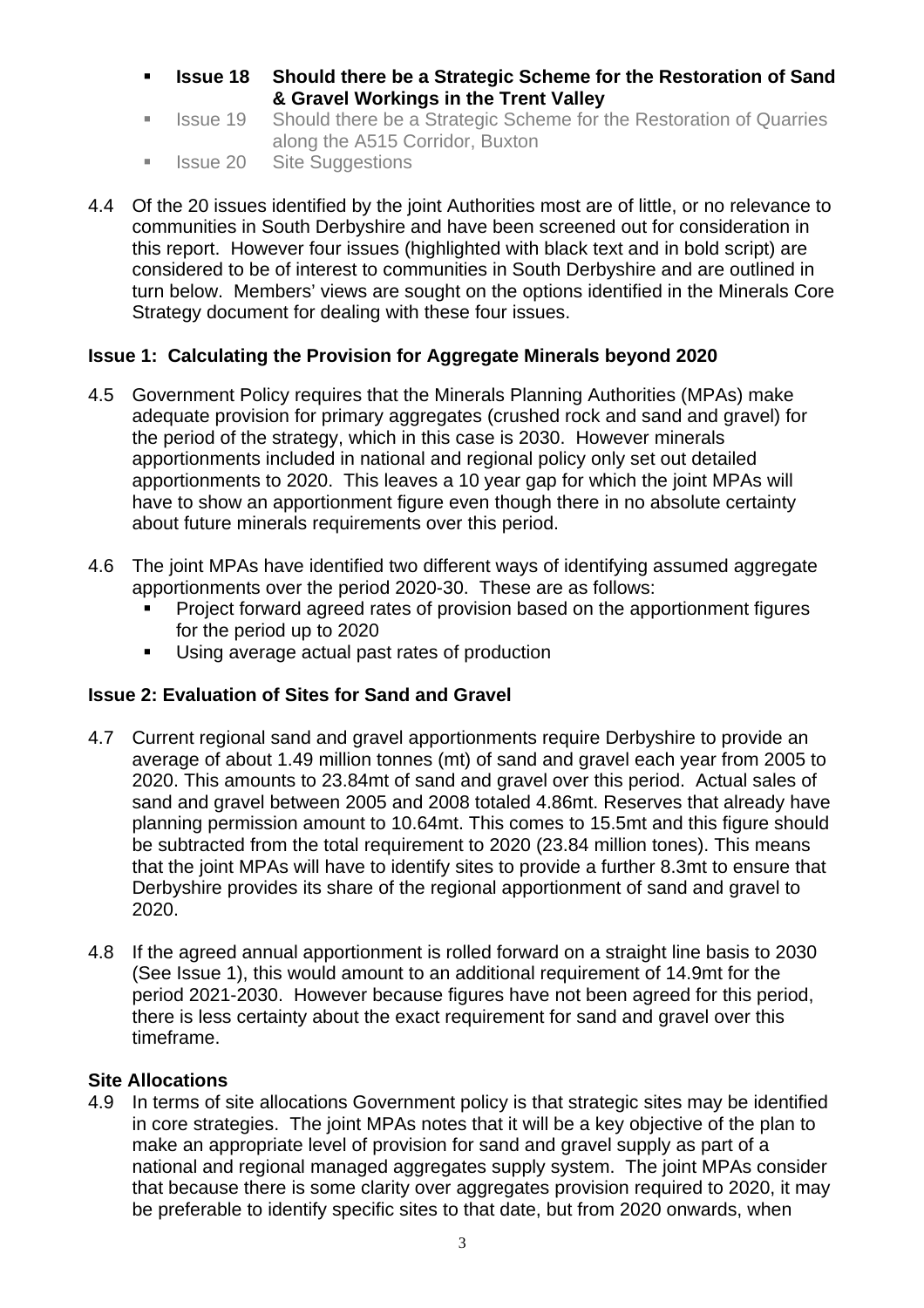there is less certainty over sand and gravel requirements, identifying areas of search may be a better approach for guiding minerals development.

### **New Sites or Extensions to Existing Sites.**

- 4.10 In respect of minerals sites Government policy advises that there are benefits to extending existing sites rather than opening up new ones. These benefits arise mainly from reduced environmental disturbance, especially where access and mitigation measures are already in place. There are however disadvantages to extending minerals sites, not least the potential cumulative impact that continued extraction could have on an area if successive extensions are permitted.
- 4.11 All sand and gravel workings in Derbyshire are currently located in the Trent and Derwent Valleys in an area stretching from Attenborough and Willington. The joint MPA consider that there is more potential in this area for new permissions to take the form of extensions to existing sites rather than wholly new sites. Resources are, however, gradually becoming depleted and remaining resources are often in locations that are considered to be increasingly sensitive in environmental and social terms.
- 4.12 There are sufficient resources at these existing operations in potentially acceptable locations to sustain agreed levels of extraction to 2020, but towards the end of the strategy period (2020 - 2030), it is likely that further extensions could be in increasingly sensitive locations. As a result, the benefits of allowing extensions to existing sites may be increasingly outweighed by the disadvantages of cumulative impact. It is likely that progressive expansion of existing operations may become a less satisfactory option as the Core Strategy progresses. **To deal with this issue the joint MPAs indicate that there may be a need to find alternative locations capable of accommodating new sand and gravel workings. One area which the Core Strategy highlights as being potentially able to accommodate new development is the area of Dove Valley around Foston and Sudbury** although the Plan notes that the potential of this location will need to be explored.

#### **Officer Comment / Suggested Response for issues 1 and 2**

- 4.13 Issues 1 and 2 identified by the MPA effectively deal with two closely related issues. The first is how should the Core Strategy deal with uncertainty over future minerals requirements (as detailed apportionments only cover the period to 2020). The second is given this uncertainty what is the best approach for identifying where future minerals sites should be located.
- 4.14 Having reviewed the Plan it is considered that the approach identified by the joint MPA appears logical. This approach is to allocate specific sites to cover the period up to 2020 as there is already a clear need which will have to be met.
- 4.15 Beyond 2020 (during the latter part of the Plan period), the Core Strategy Issues and Options document identifies two potential approaches for predicting likely future sand and gravel requirements. The first approach is to roll existing annual apportionments forward for the period of 2020 to 2030. This would set a requirement of 1.49mt per annum or 14.9mt over the whole period. The second approach would be to assume a requirement based on historic production rates within the County between 2005-2008. This would set a smaller requirement of 12.1mt between 2020 and 2030 (1.21mt per annum).
- 4.16 Clearly the difference between the two outlined approaches could be significant and may have a material impact on the number of sand and gravel sites, which will need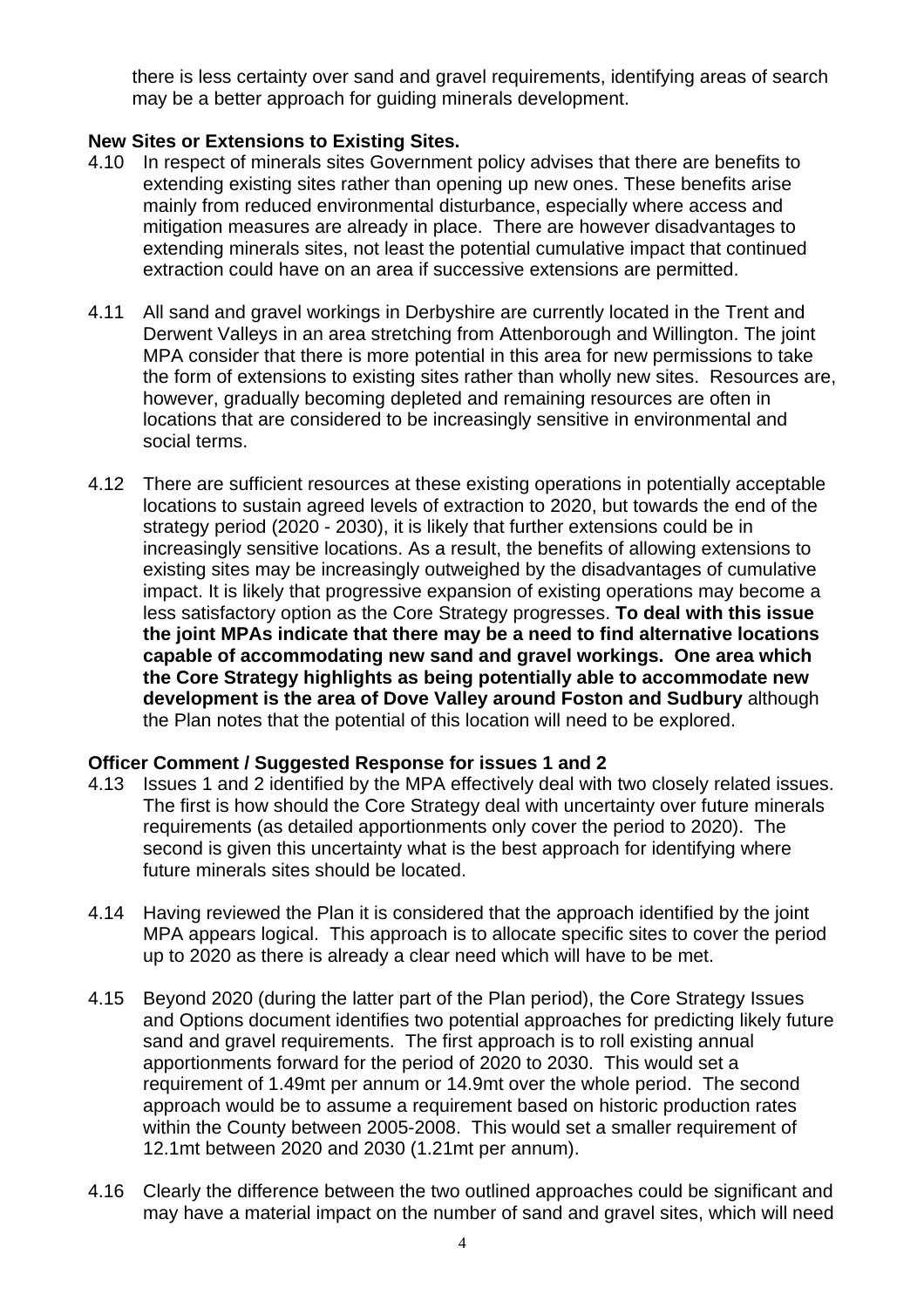to be planned for over the plan period. However having reviewed the evidence set out in the background paper and requirements included in the current Minerals Local Plan, long-term trends indicate that sand and gravel production has been falling within Derbyshire over recent history. For example the Adopted Minerals Local Plan covers the period 1992-2006. This Plan made provision for an annual supply of 2.4mt of sand and gravel. Over this period the predicted level of demand was considerably higher than actual production, which only averaged 1.69mt per annum. Since 2005, evidence included alongside the Core Strategy Issues and Options document indicates than actual demand for sand and gravel has continued to fall year on year from 1.34mt in 2005 to 1.10mt in 2008. Given recent economic conditions it is likely that demand for sand and gravel has continued to fall since 2008 and will remain subdued in the near term. And whilst demand may increase as economic conditions improve other external factors such as increasing landfill costs and the introduction of the Site Waste Management Plan Regulations in 2008 will encourage the efficient use of materials and reduce waste from the construction sector. At the same time it is also likely that the reuse of recycled and secondary aggregates will reduce the need for primary won materials.

- **4.17 Given the above there is justification for assuming demand notably below the current apportionment figures for the period 2020 -30. As such it is recommended that a lower sand and gravel requirement would seem to represent a more realistic indicator of future sand and gravel requirements.**
- 4.18 In respect of allocating sites to meet future sand and gravel need the joint MPAs preferred approach to identifying sites is to allocate specific extensions to existing sites rather than allocating new ones. For the period beyond 2020 areas of search will be included in the Plan.
- 4.19 Whilst areas of search would not set out the exact location of minerals sites required to meet sand and gravel need post 2020, it does go some way to identify the broad locations available to meet demand after the period**. In the absence of clear and precise minerals requirements to guide the MPA in the latter part of the plan period the use of areas of search would appear to be a flexible and straightforward approach for dealing with future aggregates need and this approached should be adopted by the joint MPA.** In respect of extending sites **the comments in the Issues and Options report that resources within the Trent Valley are being depleted and further extensions to minerals sites may not represent the most sustainable option should be noted by Members**.
- 4.20 It is also worth noting that as 2020 approaches and new minerals apportionments are identified for Derbyshire outside of the Peak District a partial review of the Minerals Core Strategy may be triggered. Should this occur specific sites capable of meeting sand and gravel needs during the latter part of the proposed plan period may be identified in an updated Plan providing greater certainty on the precise location of future minerals sites.

#### **Issue 13: Safeguarding Sites for Recycled Aggregates**

4.21 Secondary aggregates are materials that are produced from other mineral operations or as industrial by-products, such as colliery spoil, quarry waste, power station ash and blast furnace slag. Recycled aggregates can similarly be sourced from a wide variety of materials, such as arisings from construction and demolition, highway maintenance, excavation and utility operations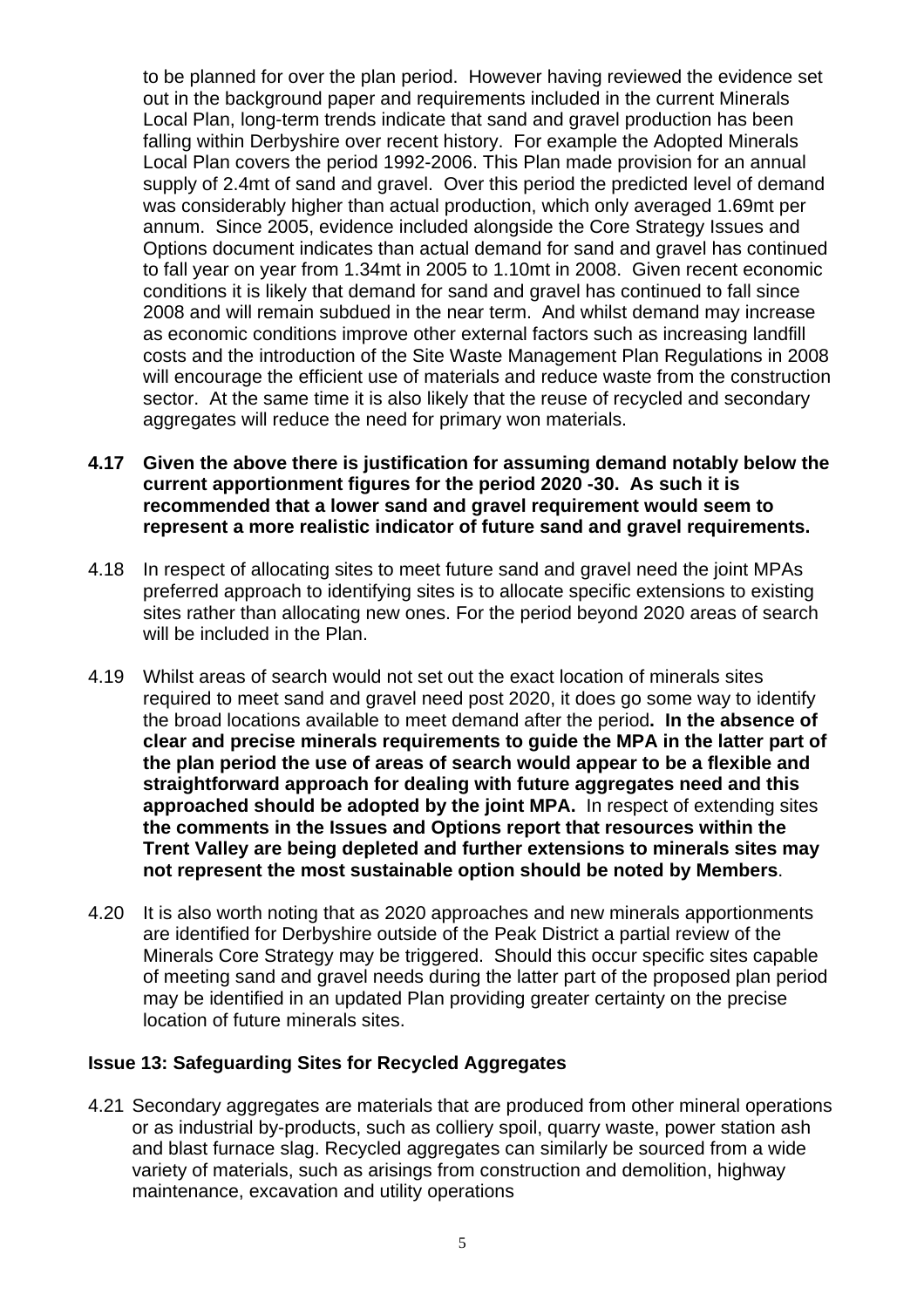- 4.22 Current national guidelines for the provision of aggregate minerals are based on the assumption that recycled wastes and other alternative materials will meet 23% of demand for aggregates over the period up to the end of 2016. There is no local target for Derbyshire in terms of producing aggregate from alternative sources; however the Government assumes that the East Midlands region as a whole will produce some 95mt of alternatives to aggregates over the period between 2001 and 2016. This has enabled the regional figure for the required provision of primary land won aggregates to be at a lower level than it otherwise would be.
- 4.23 Policy 37 Regional Spatial Strategy requires that Local Development Frameworks should identify and where necessary safeguard sites suitable for recycling, reprocessing and transfer of material including construction and demolition wastes. It is likely that the most appropriate sites to recycle construction & demolition wastes would be found near to where the waste is generated and where it can be re-used. The joint MPA consider that the issue of finding suitable sites is a key strategic issue best addressed through the preparation of the Derby & Derbyshire Waste Core Strategy. This is because minerals operations typically result in the production of significant volumes of waste used in the restoration of quarry workings.

#### **Officer Comment / Suggested Response: Issue 13**

**4.25** It is noted that the joint MPA indicate that the most appropriate policy document in which to consider the safeguarding of individual sites suitable for the recycling, reprocessing and transfer of materials including construction and demolition waste is the Waste Core Strategy. **This approach would seem sensible given that construction and demolition waste represented nearly half of all waste produced in 2003 in the East Midlands.** 

#### **Issue 18: Should there be a Strategic Scheme for the Restoration of Sand & Gravel Workings in the Trent Valley**

- 4.26 In the past, sand and gravel workings have been restored to after-uses with an approach that has concentrated on the requirements for the specific site rather than also considering its context within the wider surrounding landscape of the river corridor. As sand and gravel workings have developed over a wider area, this approach has resulted in a landscape that has become progressively fragmented; the overall cultural and environmental integrity of the landscape is gradually being altered.
- 4.27 The joint MPA indicates that an alternative approach may be to develop an overall strategy for the restoration of sand and gravel workings in the Trent Valley, to ensure that the "new" landscape is planned properly and coherently. This could assist in the future allocation of sites for sand and gravel extraction.
- 4.28 If this approach were chosen the joint MPA would devise a landscape appraisal based analysis and plan of the Trent Valley showing areas designated for certain after-uses, which would be used to guide restoration schemes if or when a particular site was worked for sand and gravel. It is likely that certain areas would be protected from sand and gravel extraction, as a result of their historic, cultural or environmental importance.
- 4.29 However, there is an increasing shortage of inert fill material with which to restore former sand and gravel workings (as materials are recycled or reprocessed for use as secondary aggregates). This has important implications for any strategy to restore sites in the river valleys and means the majority of fill material that becomes available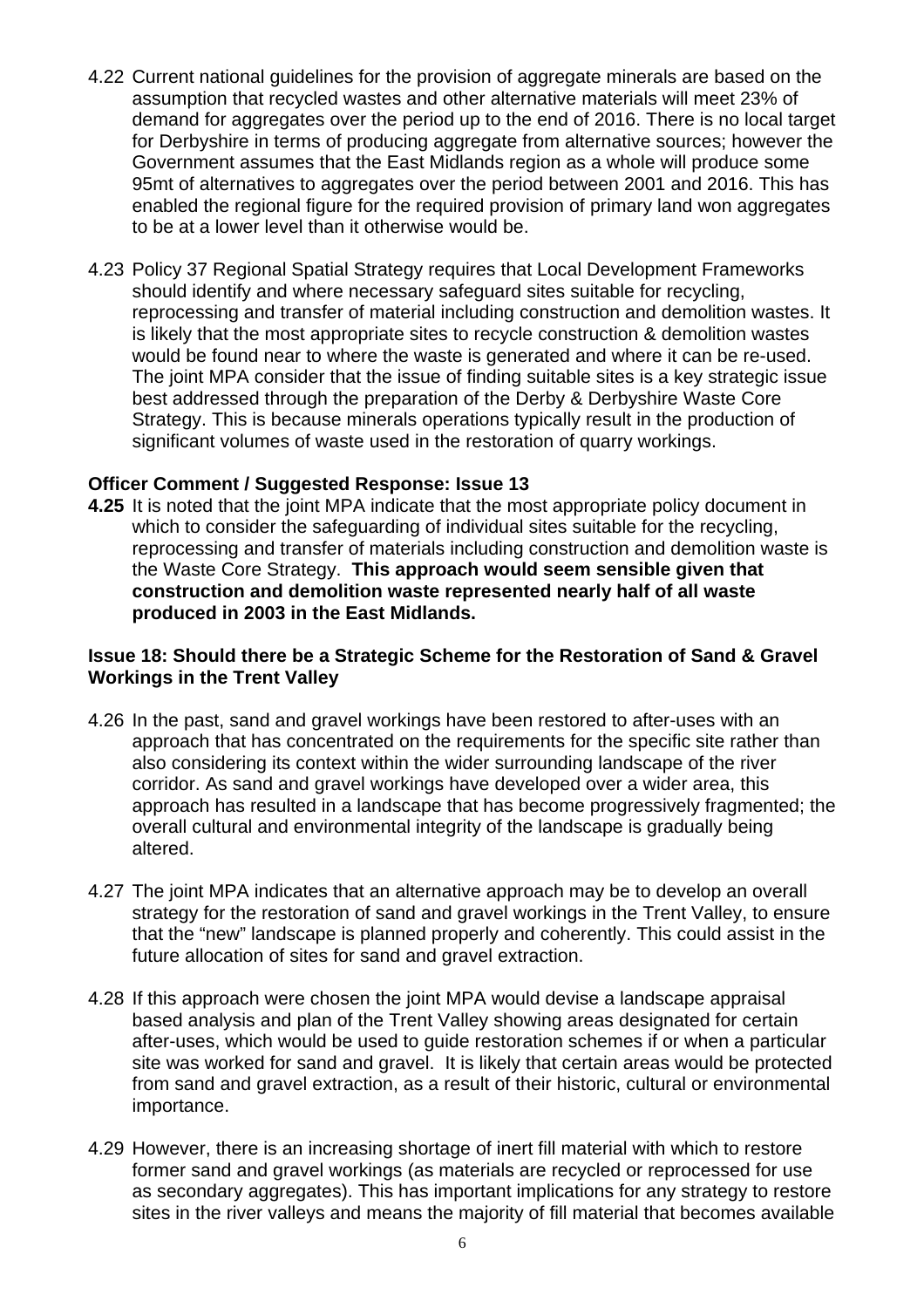will have to be directed to sites where restoration to dry after uses is most critical. This will apply particularly to sites close to East Midlands Airport where, if restored to water uses, would increase the risk of birdstrike. This will be an important consideration in drawing up a restoration strategy for the Trent Valley.

## **Officer Comment / Suggested Response: Issue 18**

- 4.30 Policy 28 of the Regional Spatial Strategy sets out a number of regional priorities for environmental and green infrastructure Policy. The purpose of this policy is to ensure that Local Authorities work with statutory environmental bodies, developers, landowners and communities to develop green infrastructure plans which balance the need for new development against broader environmental issues and set out, ahead of development, new green infrastructure required to meet the needs of existing communities
- 4.31 In highlighting a potential option to prepare a long-term landscape strategy for the restoration of sand and gravel workings in the Trent Valley, it would appear that the joint Minerals Planning Authority is seeking to guide the restoration of minerals sites according to the principles set out in Policy 28 of the RSS, rather than deliver restoration on an ad-hoc basis. **There is clearly significant merit in preparing a long-term strategy to guide restoration. However, any such strategy should in all instances prioritise 'dry after uses' ahead of water-based schemes**. This is because the restoration of previous gravel sites has had a significant impact on the character of the Trent Valley Washlands.
- 4.32 This is reflected in both the County Council's Landscape Character Assessment which states *"There have been major changes to landscape character as a result of large scale mineral extraction",* and a recent assessment undertaken by the Countryside Quality Counts (an initiative supported by Natural England, English Heritage and Defra). Based on the work of this organisation recent research has indicated that the Trent Valley Washlands is a 'diverging landscape' which has experienced a marked change in character which is inconsistent with the wider landscape.
- 4.33 Should the joint MPA decide to prepare a long-term landscape strategy for the restoration of sand and gravel workings in the Trent Valley it is also essential that any strategy be consistent with other existing and proposed Green Infrastructure Strategies and Plans. These include the 6Cs Green Infrastructure Study and the South Derbyshire Green Infrastructure Study and Plan (currently proposed but not commenced), both of which will guide our own Local Development Framework Core Strategy. In order to ensure that any long term restoration strategy is consistent with The District Council's own LDF and green infrastructure proposals we would request that this Authority be consulted on any emerging strategic restoration strategy for sand and gravel workings in the Trent Valley.

### **5.0 Financial Implications**

5.1 None

### **6.0 Corporate Implications**

6.1 The Minerals Core Strategy will contribute towards Sustainable Growth and Opportunity, which is included as a theme within the South Derbyshire District Council's Corporate Plan (2009-14). Specifically the plan will make provision for